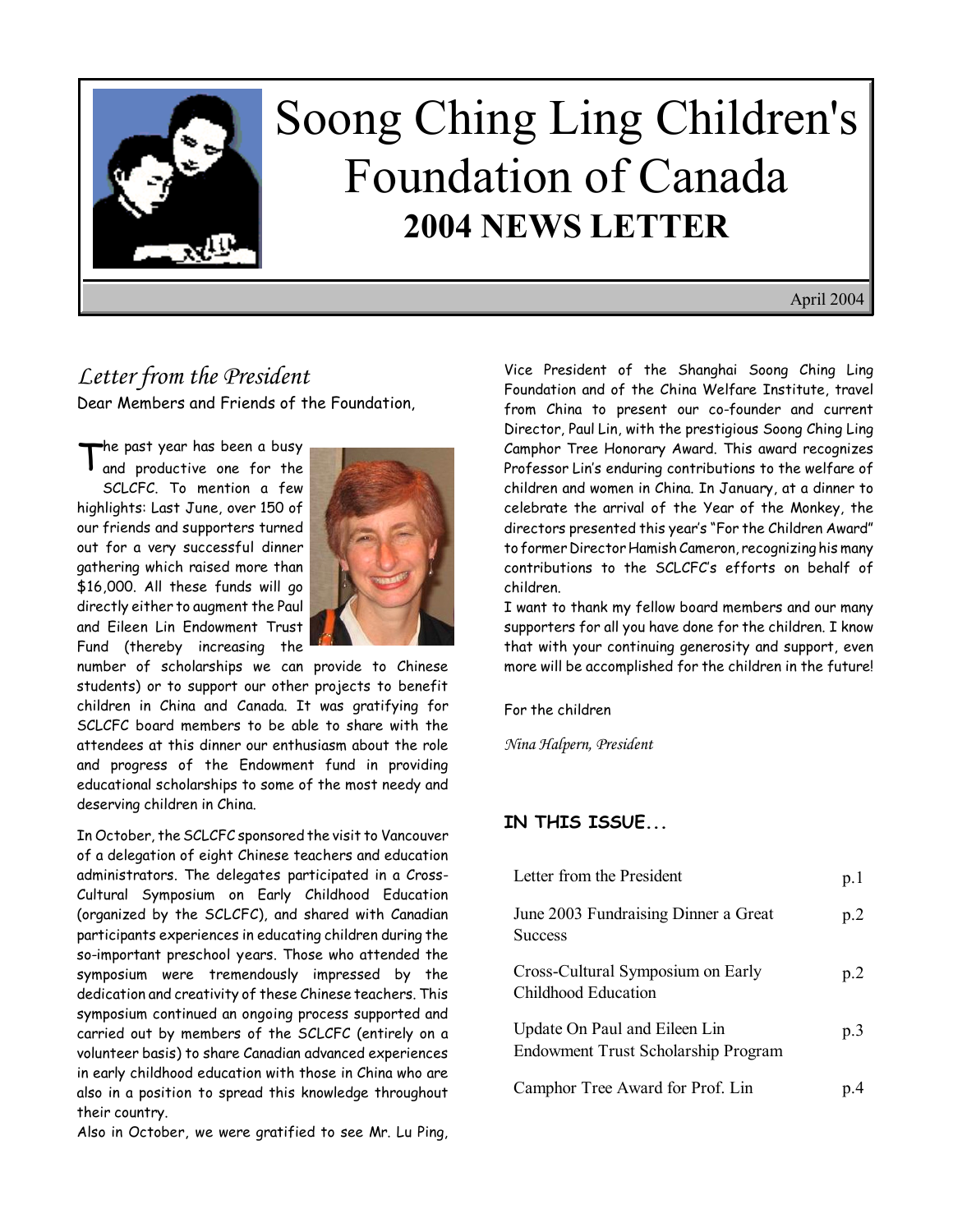#### **JUNE 2003 FUNDRAISING DINNER A GREAT SUCCESS**

On June 26, 2003 SCLCFC hosted a fundraising dinner at Victoria Chinese Restaurant in Vancouver BC.

Over two hundred guests attended this event.



*Professor and Mrs. Lin with guests.*

A photo display chronicled the various projects the foundation completed over the last twenty years. On behalf of the foundation, Soong Ching Ling



*Guest reviewing photo display*

Children's Foundation of Canada President, Dr. Nina Halpern thanked all the guests for the support they lent us in raising funds for the Paul and Eileen Endowment Trust.

A slide show was presented to report on the progress of the Endowment Fund Scholarship program in China. A copy of the slide show will soon be made available on www.sclchildren.ca. This even raised \$10,000 for the SCLCFC General Fund and a further \$10,000 for the Paul and Eileen Endowment Trust Fund. **※** 

### **CROSS-CULTURAL EARLY CHILDHOOD EDUCATION SYMPOSIUM**

From Oct 20 to Oct 22, 2003 a cross-cultural Early Childhood Education Symposium was held in Richmond's Caring Centre.

This marks the third installment of a bi-annual effort between SCLCFC and Shanghai Soong Ching Ling Foundation. Every two years each foundation takes turns to host the symposium alternately in Vancouver and in Shanghai. The last symposium was held in Shanghai in the fall of 2001.

A delegation of eight educators, researchers and administrators from China participated in this year's symposium. They made excellent presentations for their Canadian peers on a wide range of topics including

- ECE Curricula Reform in the Context of Rapid Economic Development in China;
- Children's Rights and Their Implications in Curriculum Setting;
- Inspirations of the Emellio Reggio Early Childhood Teaching Practice;
- The Enjoyment of Creativity Education;
- The Teaching Philosophy in Children's Language Development;
- Effective Tactics in Observing Chidren's Activities.

ECC educators from Canada reciprocated with equally informative presentations on

- The Teaching Philosophy of Rudolf Steiner and the Waldorf school;
- Early Childhood Teachers' Training Program at Capilano College;
- Communicating with Families;
- The Rights of Children.

The delegates from China toured childcare facilities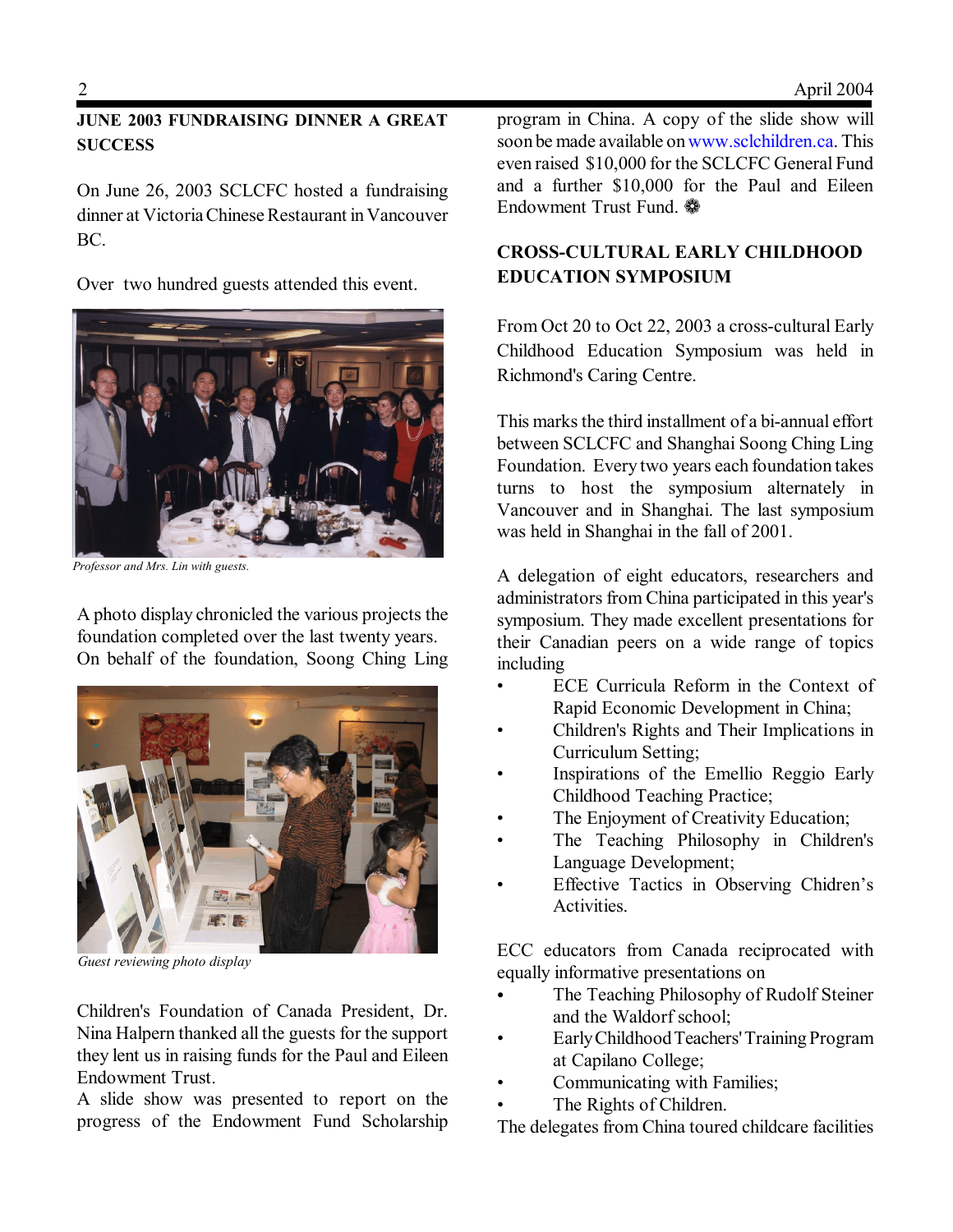in Richmond including Bowling Green Day Care and Tree House. They also visited the Richmond School Board.

Early childhood educators from both Canada and China have found this symposium a very important venue for cross-cultural and cross-border exchange of ideas and best practice. Delegates from China intend to disseminate the information they've gathered in Vancouver to their colleagues in China in conferences and publications.  $\clubsuit$ 

### **AN UPDATE ON THE PAUL AND EILEEN LIN ENDOWMENT TRUST SCHOLARSHIP PROGRAM**

In the fall of 2002, Howard Chu, past president of SCLCFC paid a visit to Nanxi Middle School in the impoverished Jin Zhai county of An Hui, China. Recommended by Shanghai Soong Ching Ling Foundation, Nan Xi is the top school among the 35 senior high schools in its region. Many of its graduates have made their way to universities. In 2002 one of them was even admitted by Tsinghua University, arguably the best university in China.

Howard met extensively with teachers, students and local school board officials and observed the poor studying and living conditions of students first hand. Upon return he recommended that Nanxi Middle School be selected as the first school to received funding of the Paul and Eileen Endowment Trust Scholarship Program. The board of trustees approved the recommendation. In the spring of 2003, Howard Chu paid a second visit to Nanxi Middle School to finalize details of the selection and monitoring process with the school authorities and Shanghai Soong Ching Ling Foundation which will act as our monitoring agency.

A scholarship agreement was executed by the Paul and Eileen Lin Endowment Trust, the Nanxi Middle School and the Shanghai Soong Ching Ling Foundation.

In September 2003, Nan Xi High School presented information of candidate students to the board of the Trust for approval. In October 2003, the first installment of 15,000 Chinese Yuan (CNY) was sent to Nanxi Middle School to assist 30 students for the 2003

fall semester. A second installment of CNY15,000 was sent in February 2004 for the 2004 spring semester.

Similar procedures were followed in the Trust's decision to sponsor two middle schools in Ning Xia Hui Autonomous Region in the north western part of China. These two schools are Gu Yuan No. 2 High School and Gu Yuan Hui Minority High School. The three schools are recommended by Beijing Soong Ching Ling Foundation and Howard Chu paid a visit to each one of them on his spring 2003 trip to China. Two installments of CNY 15,000 were funded to benefit 30 students from these high schools for the 2003 fall semester as well as the 2004 spring semester.

In March 2004, Howard Chu was officially appointed as the Executive Director of the Trust. He went on a factfinding trip to Chi Feng, Inner Mongolia Autonomous Region for the purpose of assessing the qualifications of Wu Dan No. 1 High School which was recommended by Beijing Soong Ching Ling Foundation as our third scholarship funding location. Wu Dan No. 1 High School is the largest high school in the area with the best performance records for graduating students. Howard was overwhelmed by the enthusiasm of the students, teachers and officials alike. He was most impressed by the students' awareness of family and social issues and the importance of education. The school officials are in total agreement with our requirements and Beijing Soong Ching Ling has offered to be our monitoring agency. Howard feels very comfortable to make a recommendation to the Trust to adopt Chi Feng, Inner Mongolia as our third location and Wu Dan No. 1 High School as the beneficiary school.

We are determined to uphold the requirements of our scholarship program, including the establishment of an administration committee, a fair selection process, and periodic visits to these schools to monitor the scholarship program by representatives of the Trust or its monitoring agency. We can not emphasize too much the importance of proper documentation and tracking of the progress of each recipient student. This will enable us to measure the effectiveness of the assistance offered to the students by the scholarship program.ƒ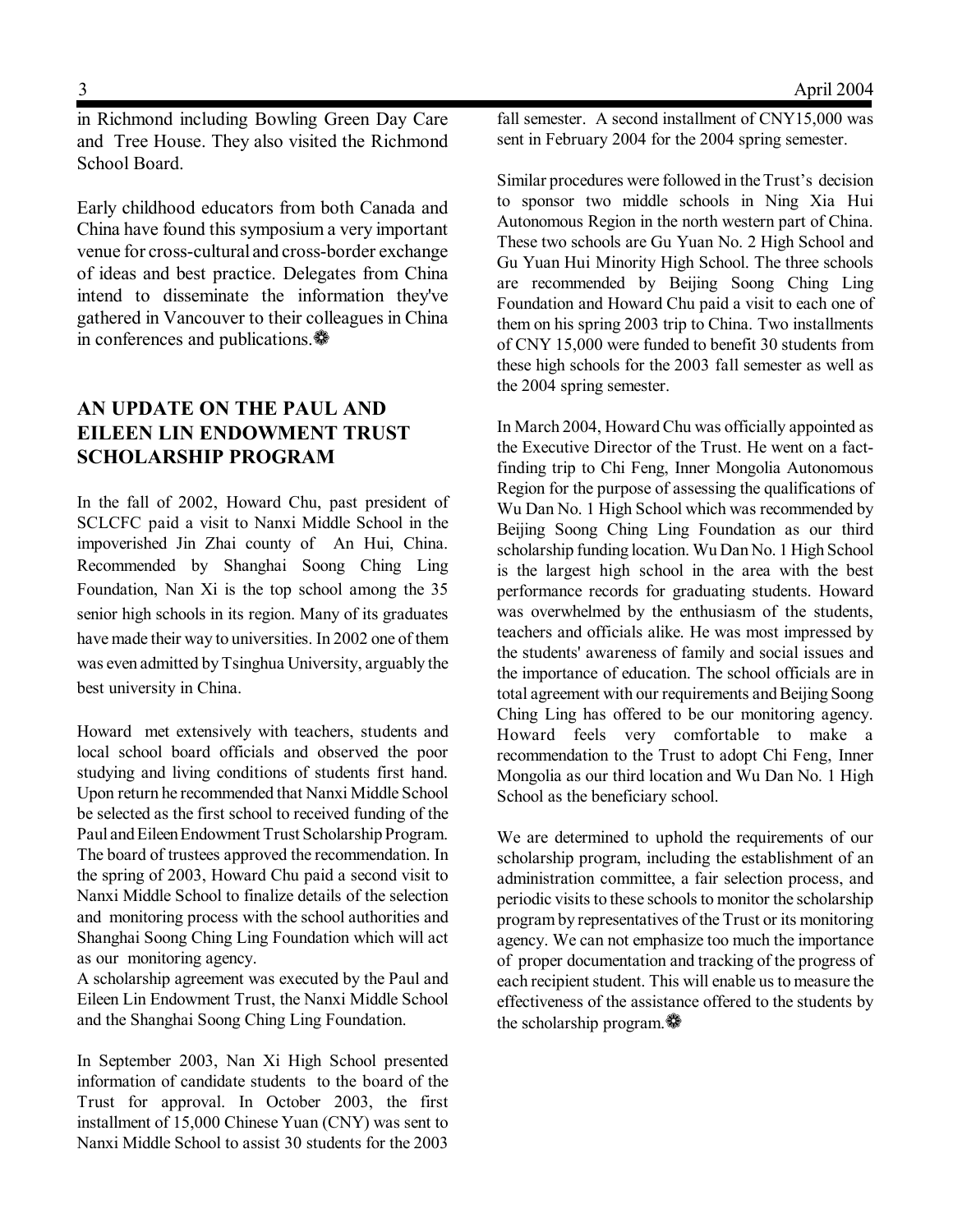#### **PROFESSOR LIN RECEIVED SOONG CHING LING CAMPHOR TREE HONORARY AWARD**

On October 28, 2003, China Welfare Institute (CWI) hosted an award dinner at the Kirin Chinese Restaurant in Richmond to present Professor Paul T.K. Lin the prestigious Soong Ching Ling Camphor Tree Honorary Award.

The camphor tree was the favourite of Mme. Soong Ching Ling, namesake and inspiration of the foundation. It is a beautiful tree, fragrant, solid and moth proof. It is a reflection of Soong Ching Ling's noble image. CWI established the Camphor Tree Award to commemorate Mme Soong Ching Ling and to carry on her cause in caring for the welfare of women and children.

Every year an Honorary Award is dedicated to an individual who has made important contribution to the cause of women and children in the fields of public health, education, physical education, scientific research, etc, regardless of nationality, religious or political affiliation.

Mr. Lu Ping, CWI Vice Chairman travelled from Beijing to Vancouver for this special occasion. He presented Professor Lin with the award and delivered a speech in praise of Professor Lin's dedication and support of the work of the CWI.



In 1996, Professor Lin initiated the founding of the China-Canada Children's Development Research Centre in Shanghai, a joint effort between the SCLCFC and CWI. Professor Lin introduced Dr.

Glen Dixon of the University of British Columbia, an expert in early childhood education and pastpresident of Soong Ching Ling Children's Foundation of Canada, to CWI and thus started an ongoing cross-border, cross-cultural exchange of early childhood education theories and practices between educators from China and Canada. Under Dr. Dixon's guidance Shanghai Soong Ching Ling Kindergarten set up an international department where the Montessori and ECE of North American methods were put into practice for the first time in China. Shanghai Soong Ching Ling Kindergarten has since become a model kindergarten where educators from all over China come and learn the latest and best practices in early childhood education.

Promoting education in poorer regions of China is another area that Professor Lin has put a lot of effort into. Over the last decade, Professor Lin together with Mrs. Eileen Lin have contributed to a scholarship program that benefits students who have achieved academic excellence as well their teachers in the most impoverished mountainous region of An Hui, China.

In 2001, Professor and Mrs. Lin, through their Linbridge Foundation, donated \$190,000 representing the entire principal of their personal charity to set up the Paul and Eileen Lin Endowment Trust. Additional funds have been raised to build up the endowment fund to over \$300,000. A scholarship program is established to sponsor students chosen from three senior high schools in An Hui and Ning Xia of China for their tuition as well as living expenses for the entire three years' of senior highschool education.

In his acceptance speech, Professor Lin expressed his gratitude for CWI's bestowing such a great honour to him. He pointed out this award does not belong to him alone. It belongs to all those who share Mme. Soong's vision, love and compassion and try to carry out her legacy to better the life of humanity.  $\bullet$